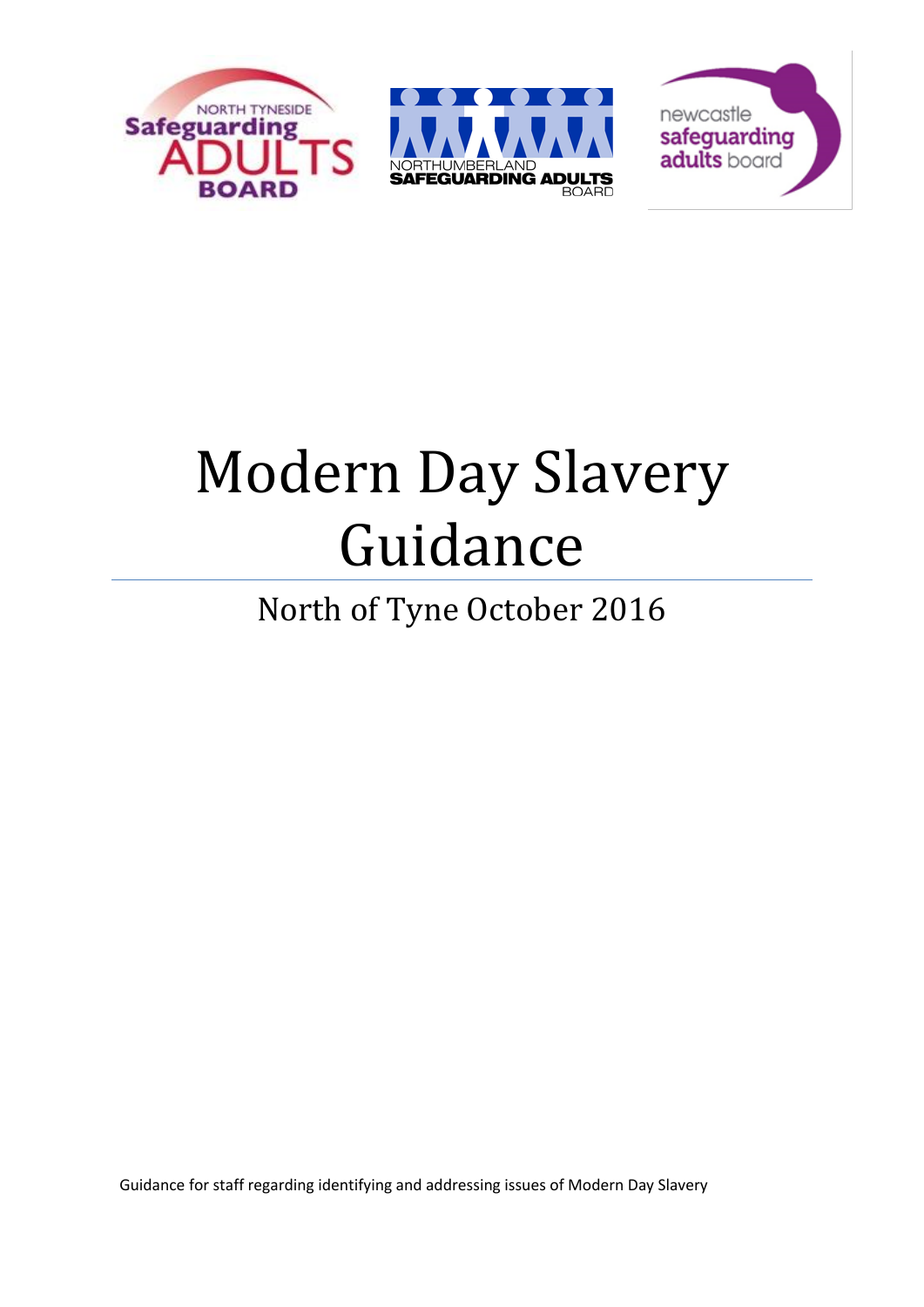# **Contents**

| 1. Introduction to Modern Day Slavery | 3 |
|---------------------------------------|---|
| 2. What is Modern Day Slavery         | 3 |
| 3. Types of Modern Day Slavery        | 4 |
| 4. Possible indicators                | 4 |
| 5. Case Study- The case of Martina    | 4 |
| 6. Commissioning and Safe Recruitment | 5 |
| 7. What to do                         | 5 |
| 8. Other useful contacts              | 6 |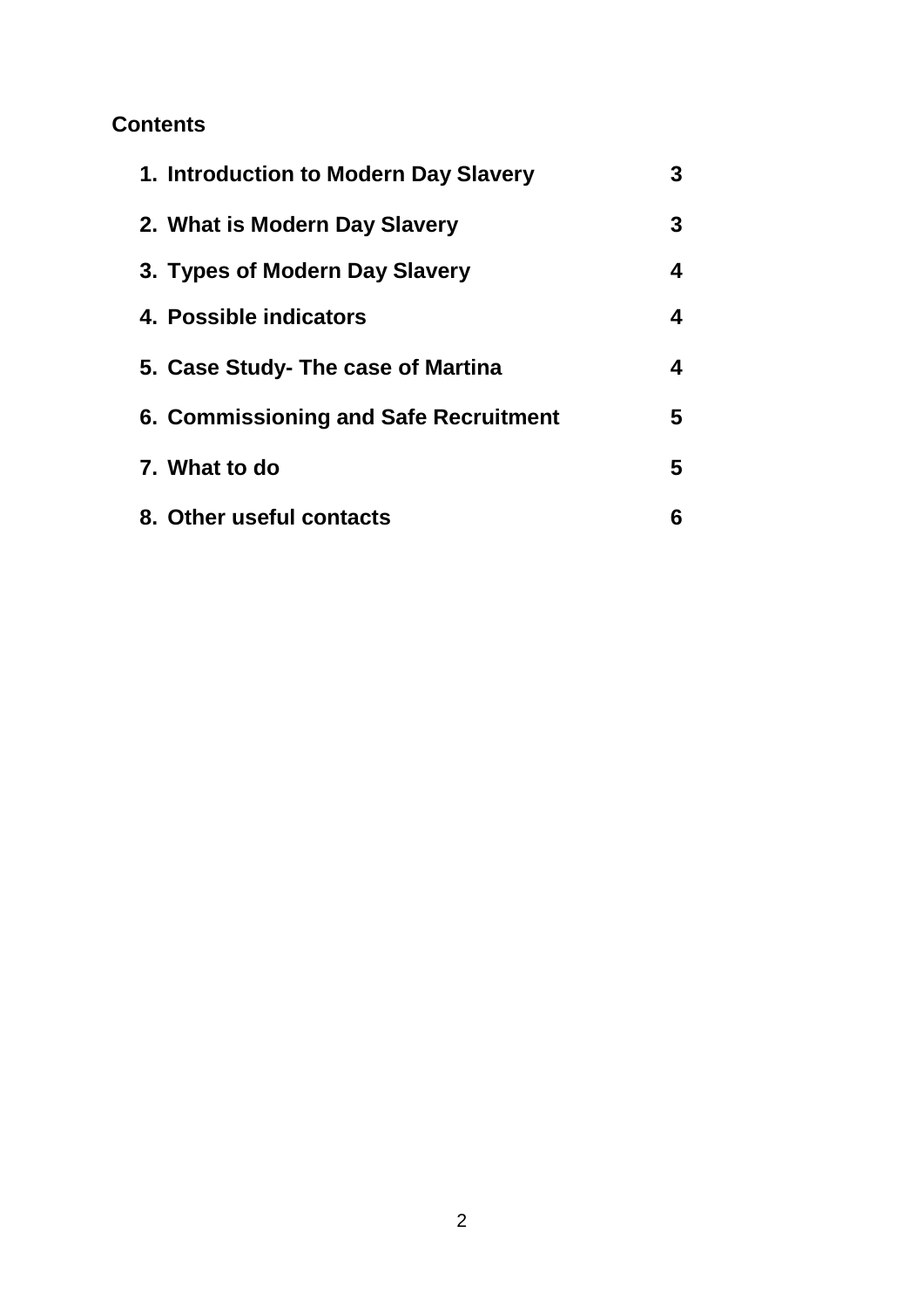# **1. Introduction to Modern Day Slavery**

**Slavery is closer than you think. Would you recognise it?**

**This document sets out to help practitioners understand and recognise modern day slavery and their responsibilities under the safeguarding procedures, and to help recognise the signs and how to report it.** 

## **2. What is Modern Day Slavery**

The Modern Day Slavery Act 2015 was introduced in July 2015 and consolidates slavery, servitude, forced and compulsory labour and Human trafficking into one act with maximum life sentences.

The Act ensures that Police and other law enforcement agencies have the powers they need to pursue, disrupt and bring to justice those engaged in human trafficking, slavery, servitude and forced compulsory labour.

Section 1 of the Act is slavery, servitude, forced and compulsory labour and a person commits an offence if:

- a) the person holds another person in slavery or servitude and the circumstances are such that the person knows or ought to know that the other is held in slavery or servitude; or
- b) the person requires another person to perform forced or compulsory labour and the circumstances are such that a person knows of ought to know that the other person is being required to perform forced or compulsory labour

#### Section 2 of the Act is human trafficking.

a person commits an offence if the person arranged or facilitates the travel of another person with a view to that person being exploited. Exploitation for the purposes of the act is slavery, servitude, forced or compulsory labour, sexual exploitation, removal of organs, securing services etc by force, threats or deception and securing the services etc from children and vulnerable people

Modern Day Slavery and Trafficking is happening today on a local, regional, national and global scale.

There is no particular victim profile. They can be a child or an adult. However, it is likely that the person is already vulnerable in some way and could be of a minority or socially excluded group.

Some of the reasons people may be vulnerable to slavery or trafficking may include poverty, limited opportunities for education and employment, unstable social and political conditions, economic imbalances and war are some of the key drivers that contribute to trafficking of victims. Victims can be passed from one trafficker to another and may be subject to more than one type of abuse, slavery or exploitation.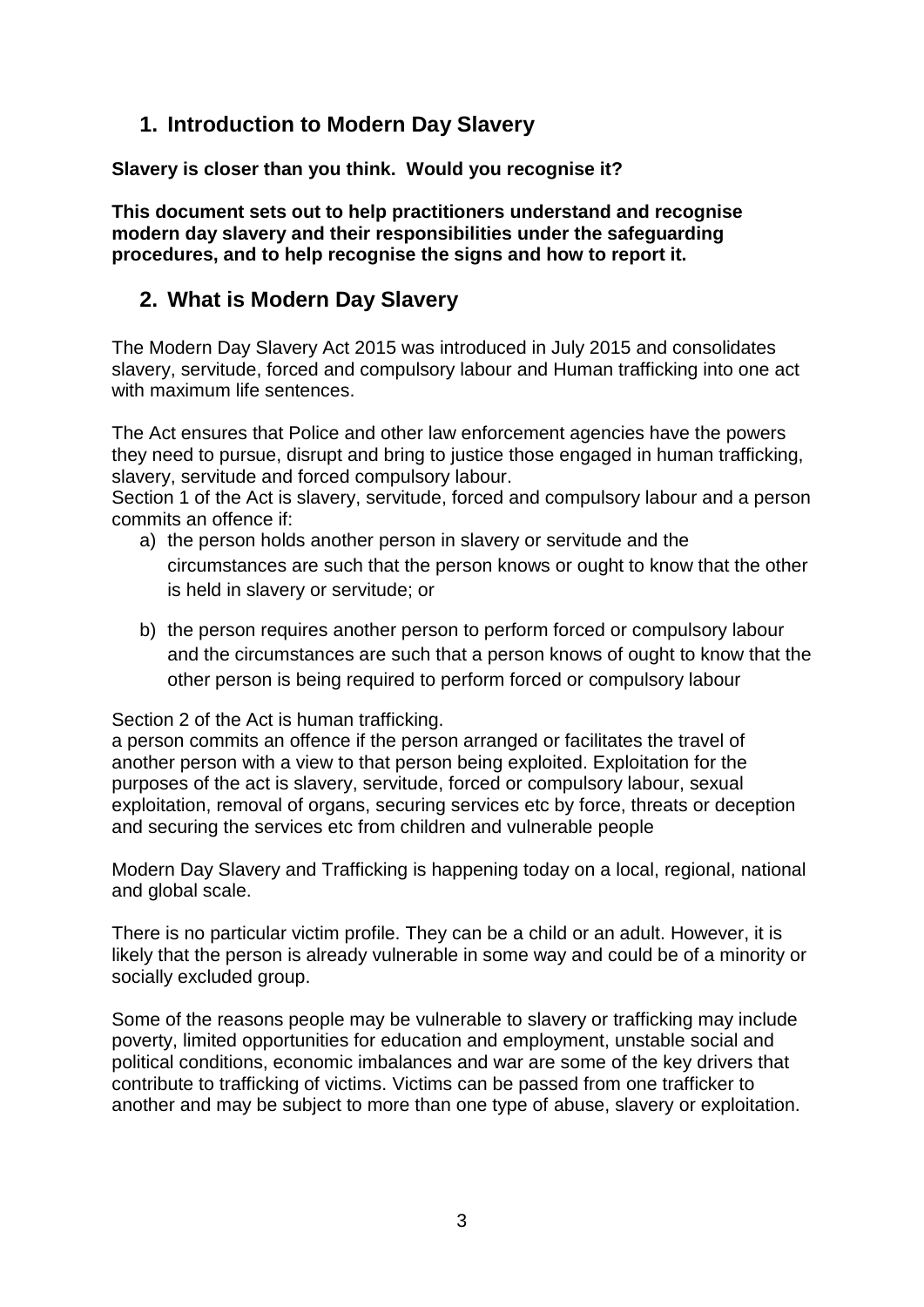# **3. Types of Modern Day Slavery**

#### **1. Forced/bonded labour-**

Victims (often legitimate migrant workers) reach a destination country having been promised work and a chance for a better life. Often they are found legitimate work (factories, takeaways, food packaging, recycling) and given accommodation but are forced to forfeit their wages as payment for expenses. Essential documents and access to information is often withheld and verbal and physical violence can be used or threatened.

#### **This type of arrangement is modern day slavery**.

#### **2. Sexual exploitation**

Victims are forced to perform non-consensual or abusive sexual acts against their will. Whilst women and children make up the majority of victims, men can also be affected. Adults are coerced often under the threat of force, or another penalty.

#### **This type of arrangement could be modern day slavery**.

#### **3. Criminal exploitation-**

Victims are often controlled and maltreated and forced into crimes such as cannabis cultivation or pick pocketing against their will.

#### **This type of arrangement could be modern day slavery**

#### **4. Domestic servitude**

Once their employment transfers into a situation whereby they cannot move around freely or leave, it is enslavement.

Victims are forced to carry out housework and domestic chores in private households with little or no pay, restricted movement, very little or no free time and minimal privacy often sleeping where they work.

#### **This type of arrangement could be modern day slavery**

# **4. Possible indicators:**

- 1. Physical appearance
- 2. Isolation
- 3. Poor living conditions
- 4. Few or no personal possessions (to include documentation such as passports, bank details, visas).
- 5. Restricted freedom of movement
- 6. Unusual travel times
- 7. Reluctant to seek help (often frightened and unsure of who to trust)

# **5. Case Study- The case of Martina (Sourced from Unseen)**

I'm 24 years old and from Romania.

My mother left when I was a child and my father was an alcoholic and couldn't get any work. I left school when I was 10 and earned money through lots of different jobs in the city, but getting there and back was difficult as there wasn't transport. I did agricultural work in the summer months.

Then, I met a man who promised me a job and a house and a better life in the UK. He paid for my coach ticket to the UK, but when I arrived things were different. I was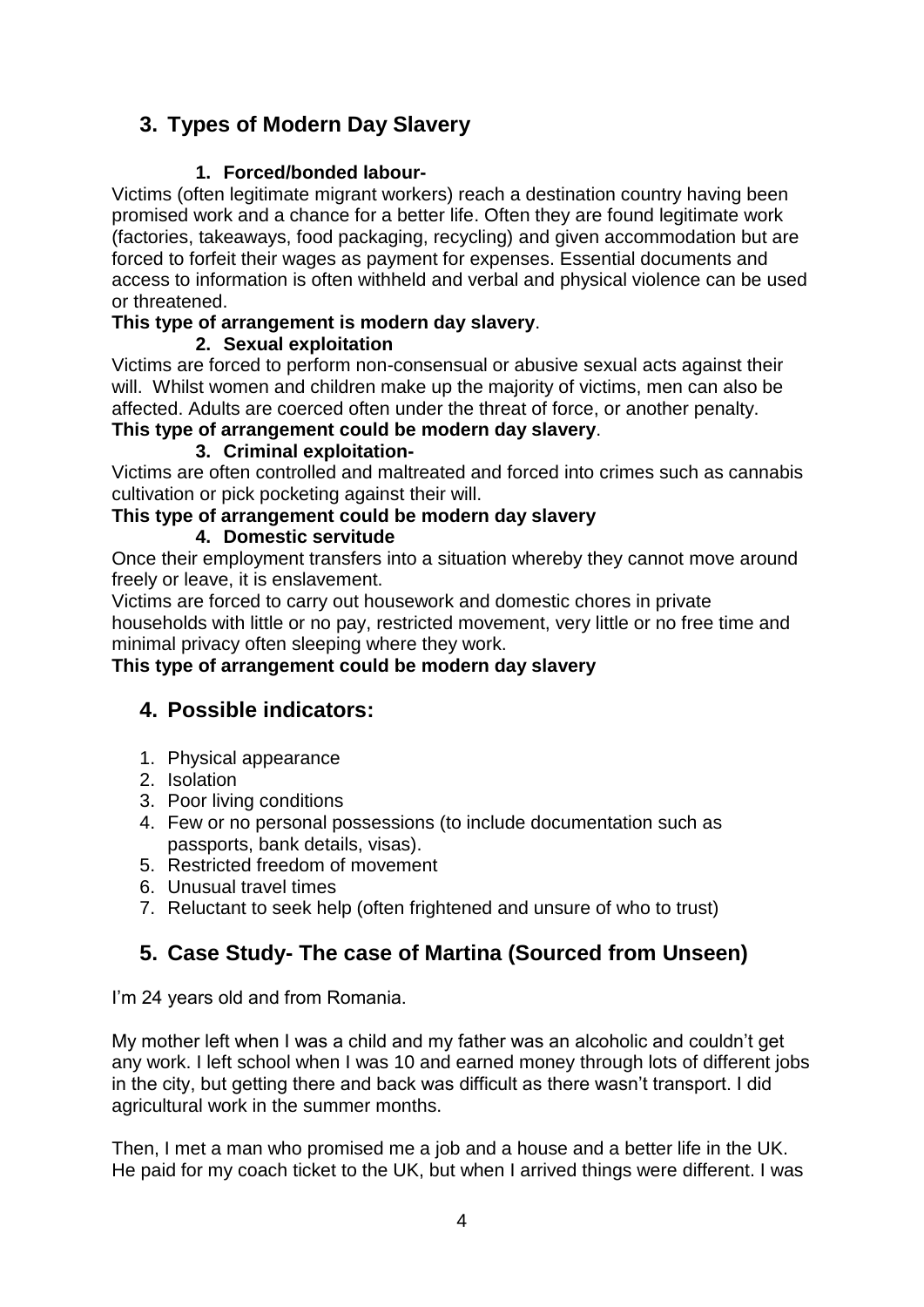forced to have sex with lots of different men and often beaten. I was taken to lots of different places.

After 2 months I managed to escape and stop a police officer in the street. He brought me to Unseen.

On arriving at Unseen Dorina required support with accessing physical health services where she was diagnosed with and treated for numerous sexually transmitted diseases. She then chose to begin a 10-week counselling programme.

Dorina was helped with financial and budgeting advice, translation services, access to welfare benefits and support with police investigation and court cases. She needed help finding work, accessing clothes and other material belongings, access to a dentist and assistance to contact her family abroad.

Dorina received emotional support as well as advice on healthy eating, resettlement procedures and access to education in the community.

## **6. Commissioning and Safe Recruitment**

There will be a legal duty requiring all businesses above a certain size to disclose annually what action they are taking to ensure that their business and supply chains are not tainted by modern slavery.

# **7. What to do**

It is your duty to report any suspicions of modern slavery or trafficking to the police

Joint working between the police, social services and health is essential in tackling this crime, safeguarding and supporting the victims and prosecuting offenders.

If you suspect that someone is a victim of modern day slavery and they meet the adult safeguarding threshold, local safeguarding children and adults procedures should be followed.

#### **Contact the Police 999 in an emergency Or 101 if it less urgent**

**The National Referral Mechanism (NRM) is part of the National Crime Agency. The crime should always be reported to them [\(www.nationalcrimeagency.gov.uk\)](http://www.nationalcrimeagency.gov.uk/)** 

Section 52 of the Act has created a statutory duty for specified public authorities<sup>1</sup> to notify the home office when they have reasonable grounds to believe that a person may be a victim of slavery or human trafficking. This will help raise awareness of modern slavery and build a more comprehensive picture of the nature and scale of modern slavery.

<sup>1</sup>  $1$  These specified authorities are the Police and Local Authorities